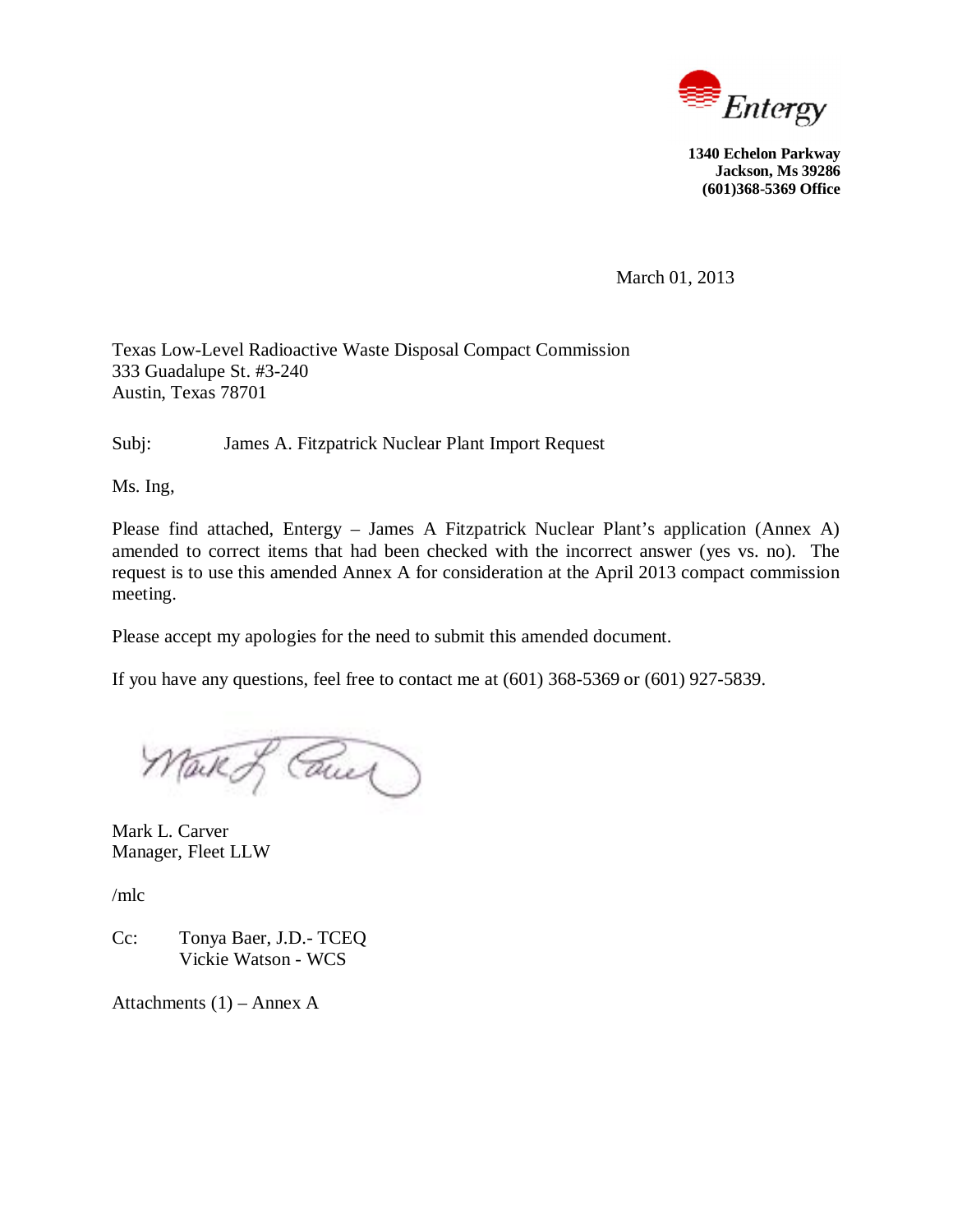#### **ANNEX A**

#### **Amended for 02/28/2013 James A Fitzpatrick Annex A**

### **TEXAS LOW-LEVEL RADIOACTIVE WASTE DISPOSAL COMPACT COMMISSION**

#### **APPLICATION FOR IMPORTATION OF NONPARTY LOW-LEVEL RADIOACTIVE WASTE**

## **(NOTE: PURSUANT TO TEXAS HEALTH AND SAFETY CODE, §401.207(j), THIS APPLICATION MUST BE COMPLETED BY APPROPRIATE REPRESENTATIVES OF THE DEPARTMENT OF DEFENSE OR THE GENERATIOR OF THE WASTE UNLESS THE GENERATOR IS A SMALL GENERATOR AS DEFINED IN 31 TAC §675.23(o), IN WHICH CASE THE APPLICATION MAY BE SUBMITTED BY AN APPROPRIATELY LICENSED BROKER)**

## 1. **Applicant Information:**

Entity Name Entergy Nuclear Operations, Inc. – James A FitzPatrick Nuclear Plant Contact Person Mark L. Carver Phone (601) 368-5369 office (601) 927-5839 mobile Email mcarve1@entergy.com Website address N/A Business Address 277 Lake Road, Oswego, NY 13126 Mailing Address P.O. Box 110, Lycoming, NY 13093 (site) 1340 Echelon Parkway, Jackson, MS 39286 (corporate office)

**Is Applicant:**  $\overline{X}$  Generator  $\Box$  A Broker who is a:  $\Box$  Licensed Waste Processor

 $\Box$  Licensed Waste Collector  $\Box$  Department of Defense

Notes:

(1) An appropriately licensed Broker may act on behalf of a Small Generator only if each such generator is identified and written authorization from each such generator is provided as an attachment hereto. (2) While Department of Defense Regulation 4715.6-R designates the Department of the Army as Executive Agent for disposal of low-level radioactive waste, the Commission will require that any agreement that it enters into in this regard be signed by both the Department of the Army as Executive Agent and the branch of the military that has generated the waste.

**Generator Type:**  $\Box$  Industrial  $\Box$  Academic/Research  $\Box$  Medical  $\boxtimes$  Utility

 $\Box$  Government

Is Applicant the entity responsible for the waste shipment?  $\mathbb{X}$  yes  $\Box$  no If no, please include the name and contact information for the entity responsible for the waste shipment.

Is Waste from a "Small Generator"?  $\Box$  yes  $\overline{X}$  no

2. Term/Duration from Date of Approval: 04/27/2015 through 04/26/2016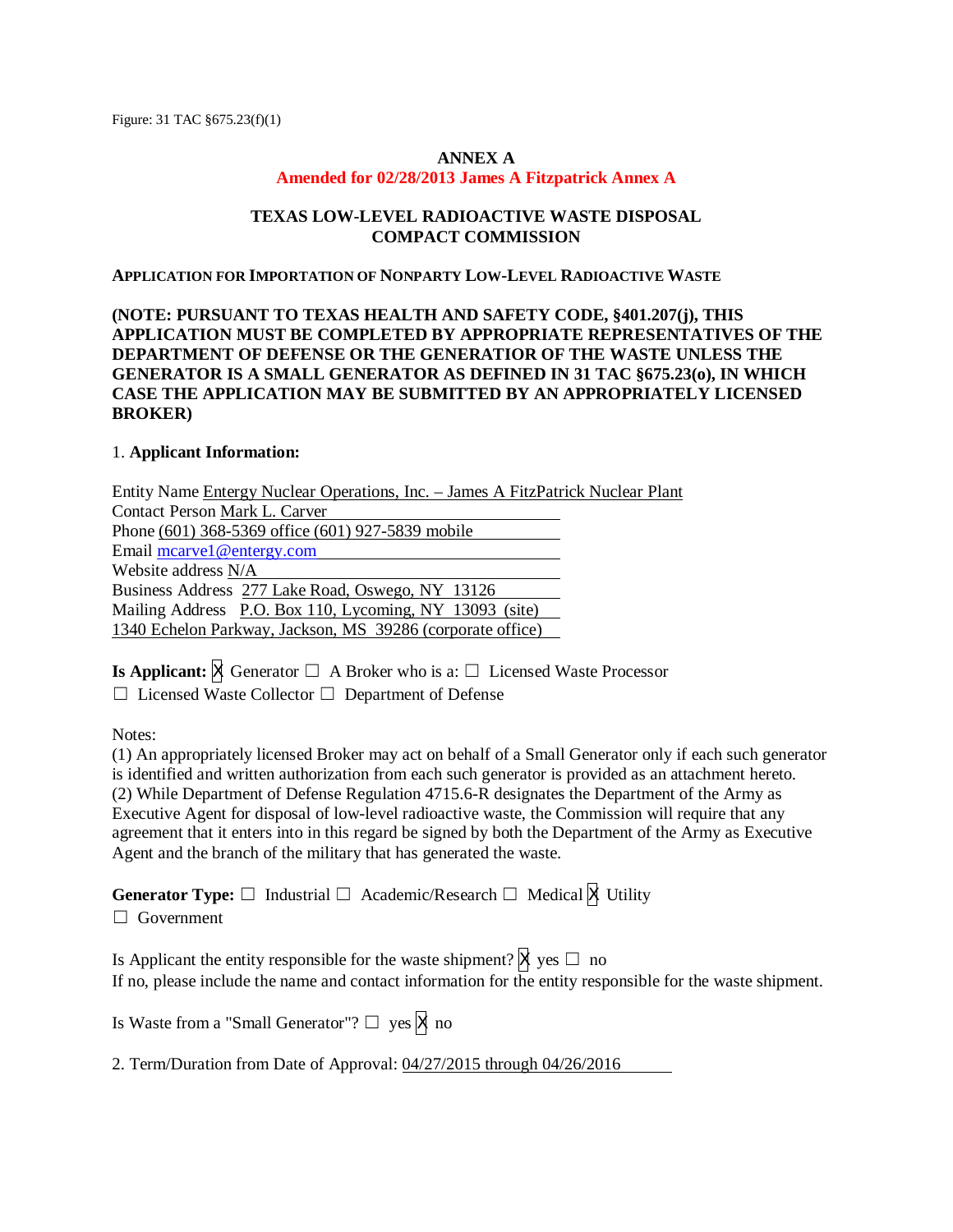# 3. Waste proposed for importation.

| Waste Volume (Cubic Feet) 112.20 (burial volume)<br>Waste Radioactivity in Curies 25,200                                             |  |
|--------------------------------------------------------------------------------------------------------------------------------------|--|
|                                                                                                                                      |  |
| Place of origination (State) of waste: New York New York                                                                             |  |
| Waste description: <u>Irradiated metal (including control blades, miscellaneous</u><br>irradiated metal and nuclear instrumentation) |  |
| Waste classification (Class A, Class B, or Class C): Class C                                                                         |  |
| Waste form: $\Box$ stable $\Box$ unstable                                                                                            |  |
| b                                                                                                                                    |  |
| Does waste contain any of the following radionuclides, check box(es) and complete blank(s):                                          |  |
|                                                                                                                                      |  |
| X C-14 3,000<br>X Tc-99 45 millicuries (mCi)<br>X 1-129 0.0008 microcuries/cubic centimeter (uCi/cm3)                                |  |
|                                                                                                                                      |  |
|                                                                                                                                      |  |
|                                                                                                                                      |  |
| Source of generation Plant Operations                                                                                                |  |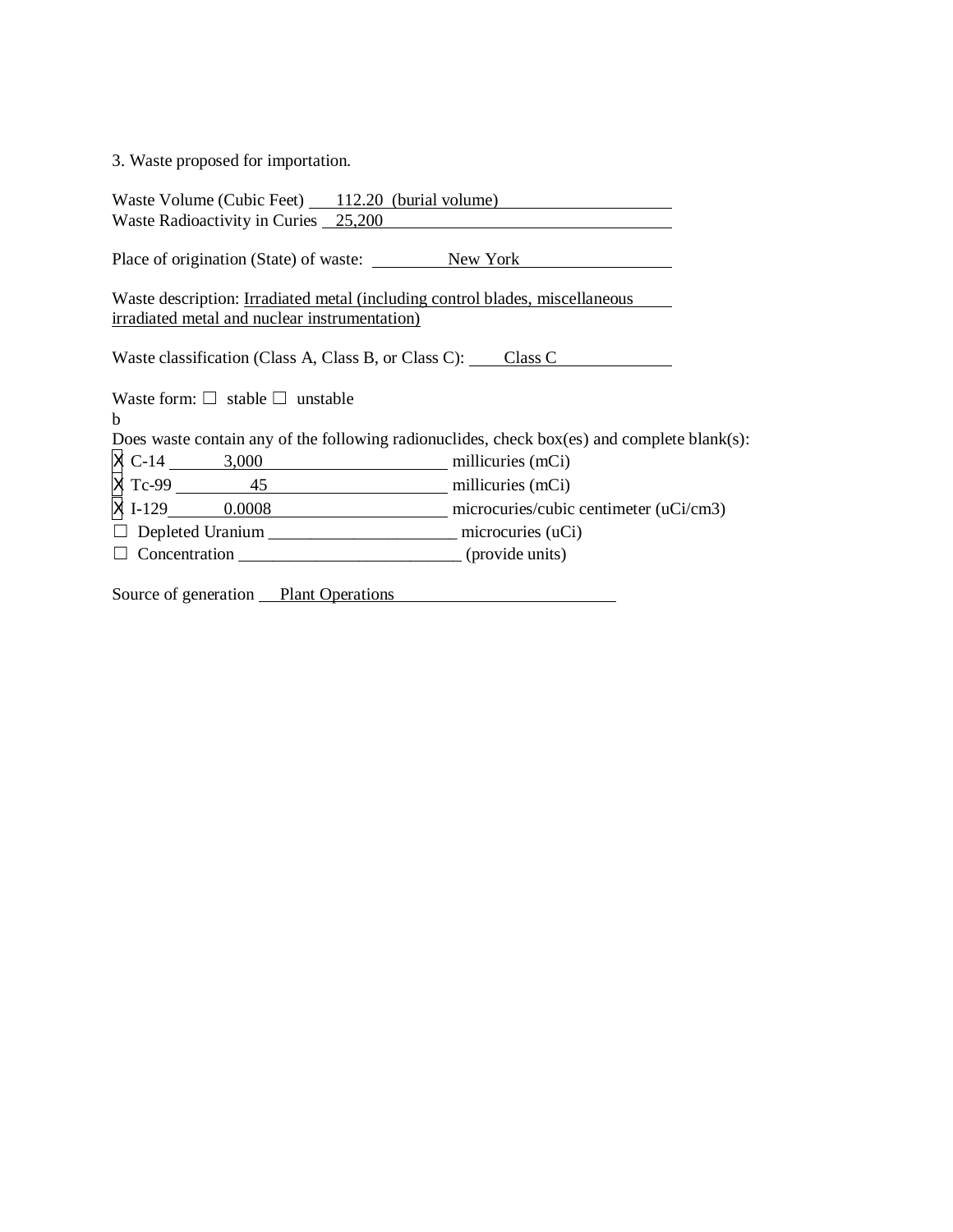4. Is the proposed waste a sealed source?

X No. ܆ Yes. Please explain: \_\_\_\_\_\_\_\_\_\_\_\_\_\_\_\_\_\_\_\_\_\_\_\_\_\_\_\_\_

\_\_\_\_\_\_\_\_\_\_\_\_\_\_\_\_\_\_\_\_\_\_\_\_\_\_\_\_\_\_\_\_\_\_\_\_\_\_\_\_\_\_\_\_\_\_\_\_\_\_\_\_\_\_\_\_\_\_\_\_\_\_\_\_\_\_\_\_\_

\_\_\_\_\_\_\_\_\_\_\_\_\_\_\_\_\_\_\_\_\_\_\_\_\_\_\_\_\_\_\_\_\_\_\_\_\_\_\_\_\_\_\_\_\_\_\_\_\_\_\_\_\_\_\_\_\_\_\_\_\_\_\_\_\_\_\_\_\_

 $\overline{\phantom{a}}$  , and the state of the state of the state of the state of the state of the state of the state of the state of the state of the state of the state of the state of the state of the state of the state of the stat

\_\_\_\_\_\_\_\_\_\_\_\_\_\_\_\_\_\_\_\_\_\_\_\_\_\_\_\_\_\_\_\_\_\_\_\_\_\_\_\_\_\_\_\_\_\_\_\_\_\_\_\_\_\_\_\_\_\_\_\_\_\_\_\_\_\_\_\_\_

5. Does Broker and/or Generator(s) have any unresolved violation(s), complaint(s), unpaid fee(s), or past due report(s) with the Texas Low-Level Radioactive Waste Disposal Compact Commission?

X No ܆ Yes. Please explain: \_\_\_\_\_\_\_\_\_\_\_\_\_\_\_\_\_\_\_\_\_\_\_\_\_\_\_\_\_\_\_\_\_\_\_\_

 $\frac{1}{2}$  ,  $\frac{1}{2}$  ,  $\frac{1}{2}$  ,  $\frac{1}{2}$  ,  $\frac{1}{2}$  ,  $\frac{1}{2}$  ,  $\frac{1}{2}$  ,  $\frac{1}{2}$  ,  $\frac{1}{2}$  ,  $\frac{1}{2}$  ,  $\frac{1}{2}$  ,  $\frac{1}{2}$  ,  $\frac{1}{2}$  ,  $\frac{1}{2}$  ,  $\frac{1}{2}$  ,  $\frac{1}{2}$  ,  $\frac{1}{2}$  ,  $\frac{1}{2}$  ,  $\frac{1$ 

6. Does Broker and/or Generator(s) have any unresolved violation(s), complaint(s), unpaid fee(s), or past due report(s) pending with any other regulatory agency with jurisdiction to regulate radioactive material including, without limitation, the Texas Commission on Environmental Quality (TCEQ)?

X No ܆ Yes. Please explain:\_\_\_\_\_\_\_\_\_\_\_\_\_\_\_\_\_\_\_\_\_\_\_\_\_\_\_\_\_\_\_\_\_\_\_\_

7. **Certifications.** Applicant hereby certifies the following.

a. The information provided herein is complete, accurate and correct.

b. The low-level radioactive waste for which this Application is submitted will be packaged and shipped in accordance with applicable state and federal regulations and is acceptable for disposal at the Compact Facility.